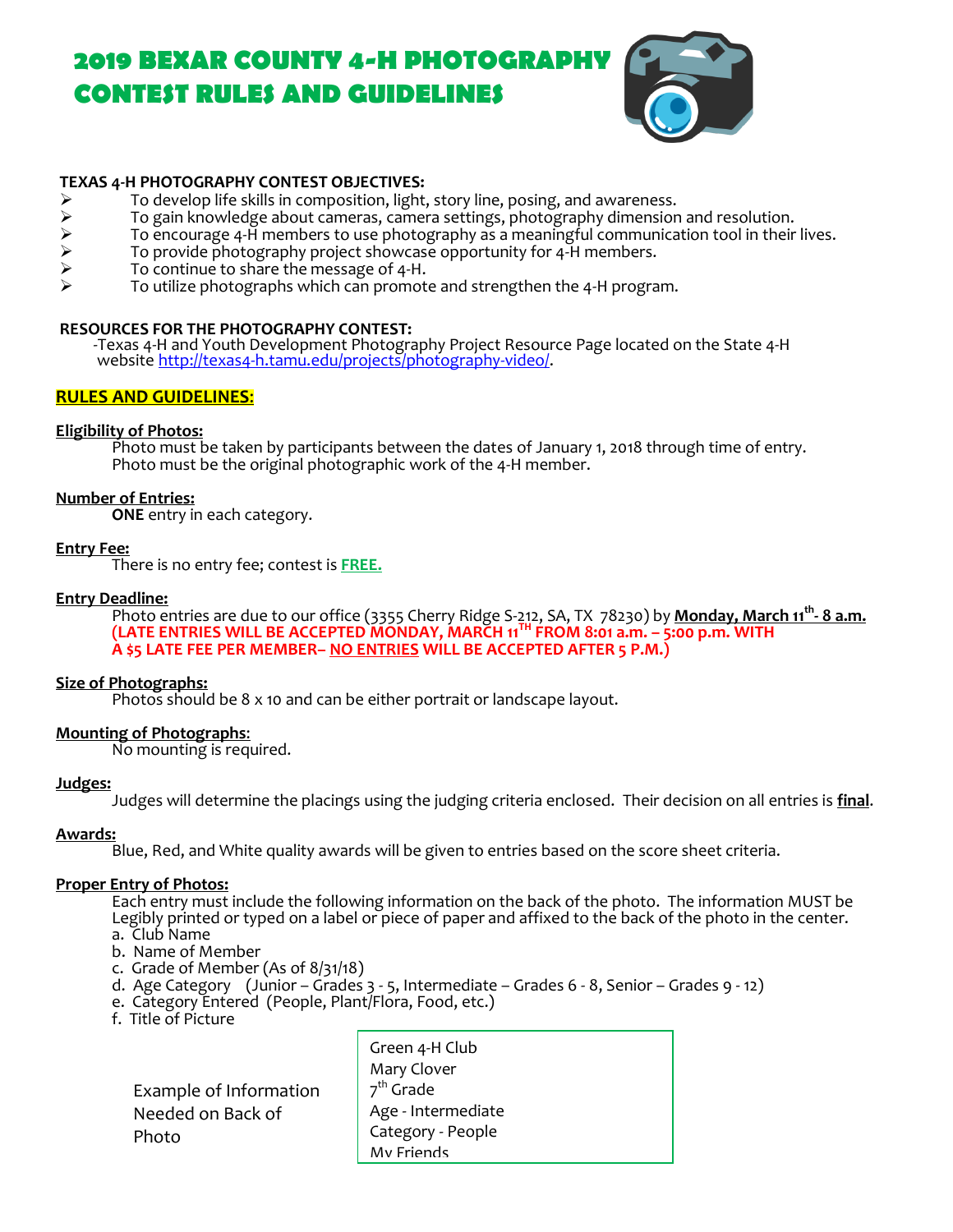### **Contest Categories**

| <b>CATEGORY</b>                                        | <b>CLASS</b> | <b>CATEGORY DESCRIPTION</b>                                                                                                                                                                                                                                                                                                                                                                                                                                                       |
|--------------------------------------------------------|--------------|-----------------------------------------------------------------------------------------------------------------------------------------------------------------------------------------------------------------------------------------------------------------------------------------------------------------------------------------------------------------------------------------------------------------------------------------------------------------------------------|
| <b>Animals-Domestic</b><br>Color or Black &<br>White   |              | Photos focusing on the various animals that have been tamed and made fit for<br>a human environment. To be considered domesticated, the animal must have<br>their behavior, life cycle, or physiology systemically altered as a result of being<br>under human control for many generations. Examples: dog, sheep, pig, goat,<br>cow, cat, duck, chicken, horse, hamsters.                                                                                                        |
| Animals-Wildlife<br>Color or Black &<br>White          |              | Category focuses on animals not tamed or domesticated and commonly found<br>in the wilderness or the bodies of water throughout the country and world.<br>Photos can be wildlife in nature, zoos, and/or petting zoos. Photos cannot be<br>taken through glass. Examples: deer, snakes, birds, elephants, whales.                                                                                                                                                                 |
| <b>Catch All</b><br>Color or Black &<br>White          |              | Photos that DO NOT CLEARLY FIT into one of the other categories. Examples:<br>Polaroid image & emulsion transfers, still-life, long exposure zoomed images,<br>and painting with light.                                                                                                                                                                                                                                                                                           |
| Details & Macro<br>Color or Black &<br>White           |              | Getting in close is the name of the game for this category. We welcome<br>pictures of small details that suggest a larger story. This is also the place for<br>macro photographs (although a macro image of a flower might equally go into<br>the flowers category). Examples: detail of a knot, a lock, or an abstract close-<br>up, anything as long as it is a tight composition of a detail. Macro examples:<br>parts of a flowers bloom, insects, stamps, ice crystals, etc. |
| <b>Dominant Color</b><br><b>Color Only</b>             |              | Photos with a dominant color. The dominant element in the image must be a<br>specific color, such as red, yellow, blue, white, black, green, etc.  Black & White<br>photos, duotones are excluded from this category. Example: bowl of lemons<br>in a yellow bowl, on top of a yellow table covering, with a bright yellow tone<br>sun lighting on it.                                                                                                                            |
| <b>Elements of Design</b><br>Color or Black &<br>White |              | Images use of graphic elements of design. Photos that showcase line, shape,<br>pattern, form, texture, perspective, etc. Photo can consist of any subject<br>matter. Category is not for graphic illustrations made in commercial programs<br>(i.e. Adobe Illustrator) not for extreme digital creations. Example: perspective,<br>line, pattern, shape.                                                                                                                          |
| Enhanced<br>Color or Black &<br>White                  |              | A single photo that has been technically manipulated to be abstract,<br>panoramic, stitched or composite images. Others variations are allowed as<br>well. Examples: photoshop composites and creations, images greatly<br>manipulated with a variety of filters, photos with artistic borders, photos<br>stitched into a panoramic.                                                                                                                                              |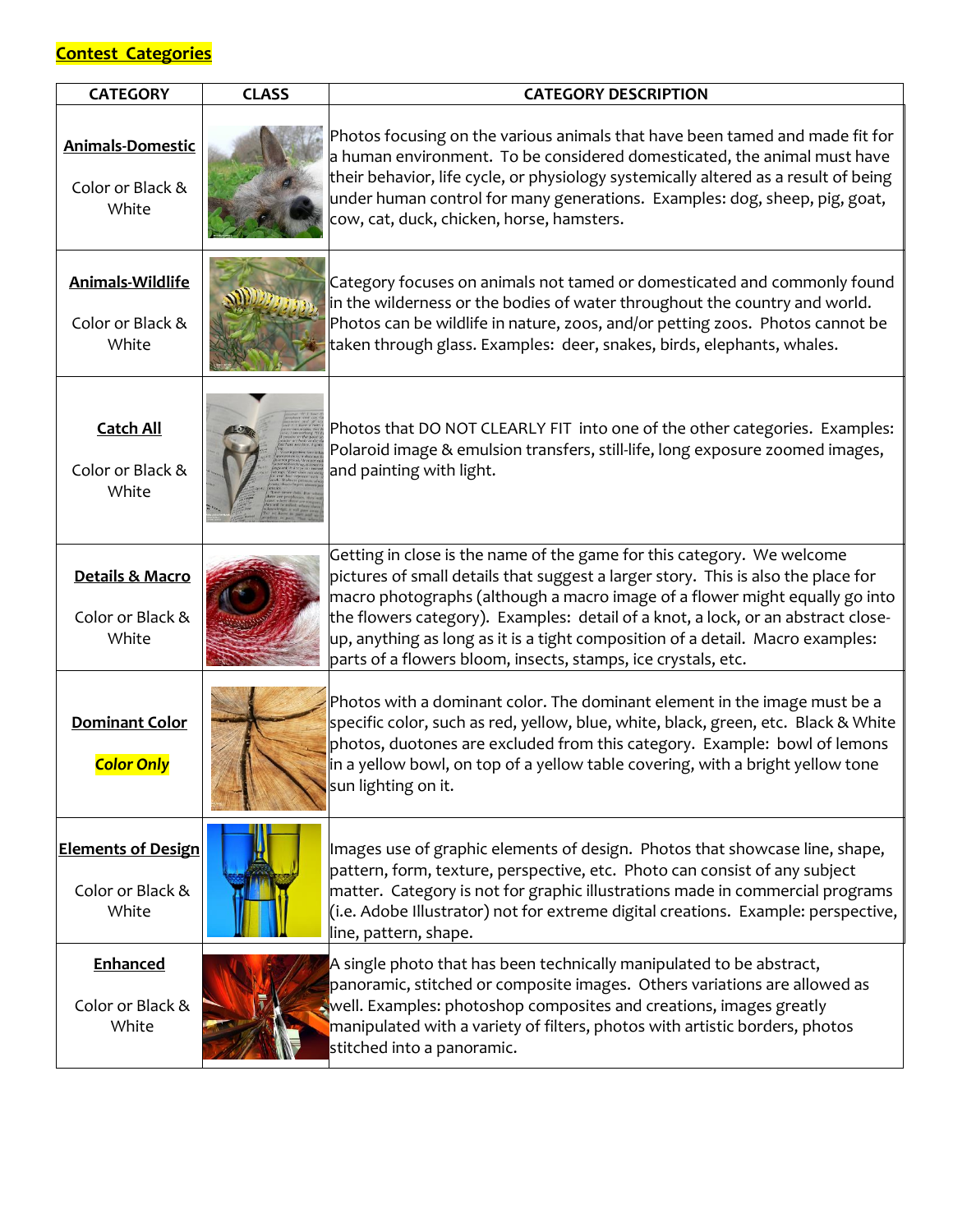| Food<br>Color or Black &<br>White                                   | Category is a still life specialization of photography, aimed at producing<br>attractive photographs of food for use in such items of advertisements,<br>packaging, menus and/or cookbooks. NO PHOTOS OF ALCHOHOL BEVERAGES<br>ARE ALLOWED. Examples: Thanksgiving dinner, cakes/pies, fruits and place<br>settings, Easter eggs, sandwiches, ingredients, etc.                                                                                                                                                                                                                  |
|---------------------------------------------------------------------|----------------------------------------------------------------------------------------------------------------------------------------------------------------------------------------------------------------------------------------------------------------------------------------------------------------------------------------------------------------------------------------------------------------------------------------------------------------------------------------------------------------------------------------------------------------------------------|
| Landscape &<br>Nature (Non-<br>Animal)<br>Color or Black &<br>White | Focus of this category includes landscapes, outdoor scenics, nature images,<br>sunsets, urban landscapes, seascapes, cityscapes, and farms. Images focus on<br>the beauty of the outdoors. No animals or people allowed. Examples:<br>landscapes/gardens, scenics, outdoors.                                                                                                                                                                                                                                                                                                     |
| <b>Motion/Action</b><br>Color or Black &<br>White                   | The capture of movement within a single photo. Photos that will clearly fit into<br>another category are not allowed. Example: horse running across<br>field/pasture. ferris wheel spinning.                                                                                                                                                                                                                                                                                                                                                                                     |
| People<br>Color or Black &<br>White                                 | Photos focus from all walks of life, parenting and family, children, babies,<br>models/fashion, sports, and couples. Examples: kids & family, models/fashion,<br>sports. All individuals in the photos must have provided consent and<br>permission as a subject.                                                                                                                                                                                                                                                                                                                |
| Plant/Flora<br>Color or Black &<br>White                            | Photos of interesting, unique, and beautiful flowers and flora. Photography<br>can occur outdoors or indoors. Photo subject should be that of a single flower,<br>plant, bush, tree, etc. Large collections of plant/flora should be considered for<br>entry into the Nature & Landscape category. Examples: a rose, an upward<br>shot of a tree, a flower bouquet, etc.                                                                                                                                                                                                         |
| <b>Sports</b><br>Color or Black &<br>White                          | hoto that captures individual or team sports. Can be either professional or<br>amateur (human) and the focus could be on the sportsperson, the sport<br>nvironment, the effort expended, or the conflict/rewards. Must reflect a<br>trong message. Examples: gymnast, football player or team, swimming,<br>pdeo contestant.                                                                                                                                                                                                                                                     |
| <b>Theme</b><br>Color or Black &<br>White                           | Theme photo focuses on a subject announced and outlined in the contest rules<br>and guidelines. <mark>For 2018-2019 the theme is "Promote 4-H"</mark> . This category<br>hould contain photos that promote 4-H overall, activities, events, etc. Photos<br>can include photos of leaders, mentors, family, friends, and aspects of 4-H<br>encompassing head, heart, hands and health.                                                                                                                                                                                            |
| <b>Travel &amp; Place</b><br>Color or Black &<br>White              | This category includes images that express the joys and adventures of travel<br>photography, showcasing place as an important part of the photo. Can include<br>historic buildings, ruins, islands, any subject you might encounter while<br>traveling, as long as the photo express a sense of place. These photos cannot<br>be entered into other categories (landscape/nature), but may be similar;<br>however, photos in this category must depict traveling and experiencing other<br>parts of the world. Examples: Disney World/Land, Roman ruins, Great Wall of<br>China. |

*Entries that do not follow the rules and proper labeling procedures WILL be disqualified.*